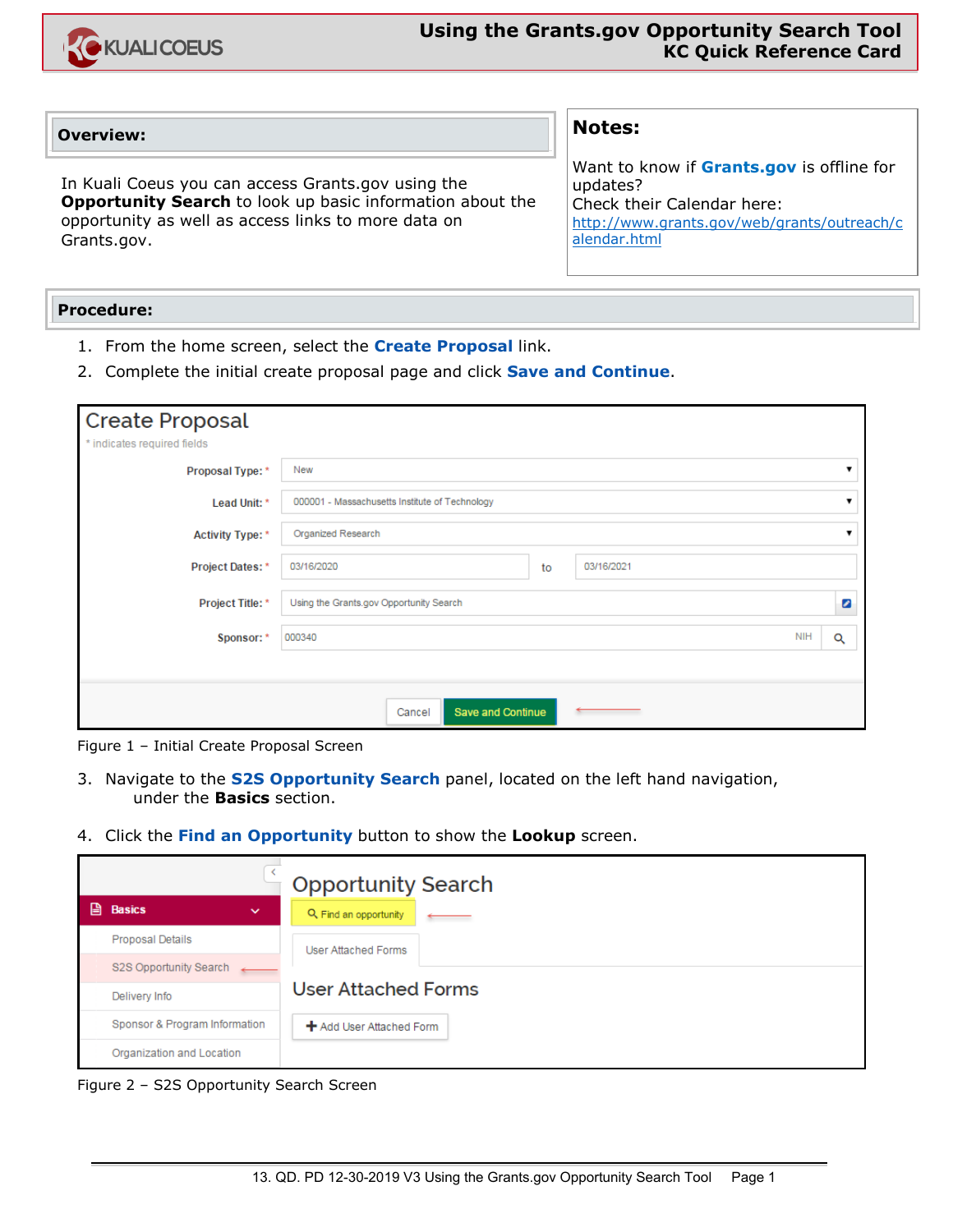| Lookup                    |             |
|---------------------------|-------------|
| <b>Opportunity Search</b> |             |
|                           |             |
| Search Domain*            | select<br>Q |
| Opportunity ID            |             |
| <b>CFDA Number</b>        |             |

Figure 3 - Add Search Domain

5. Select **Grants.gov** as the **Search Domain**, and then enter *either* the **Opportunity ID** *or* the **CFDA Number** search criteria.

| <b>Opportunity Search</b> |                                 |
|---------------------------|---------------------------------|
| Search Domain*            | Q<br>Grants.Gov<br>$\mathbf{v}$ |
| <b>Opportunity ID</b>     | PA-16-160                       |
| <b>CFDA Number</b>        |                                 |

Figure 4 – Opportunity ID entered for search criteria

| Alternatively, use the CFDA Number field, if applicable: |                                            |  |  |  |  |  |
|----------------------------------------------------------|--------------------------------------------|--|--|--|--|--|
| <b>Opportunity Search</b>                                |                                            |  |  |  |  |  |
| Search Domain*                                           | Grants.Gov<br>Q<br>$\overline{\mathbf{v}}$ |  |  |  |  |  |
| <b>Opportunity ID</b>                                    |                                            |  |  |  |  |  |
| <b>CFDA Number</b>                                       | 93.832                                     |  |  |  |  |  |

Figure 5 – CFDA Number entered for search criteria

6. Click **Search** to display results.

| manufacturing | men man men and the same of the contract of the same state of the same of the same of the same of the same of the same of the same of the same of the same of the same of the same of the same of the same of the same of the |
|---------------|-------------------------------------------------------------------------------------------------------------------------------------------------------------------------------------------------------------------------------|
|               | Close Clear Values Search                                                                                                                                                                                                     |

Figure 6 - Searching for Opportunity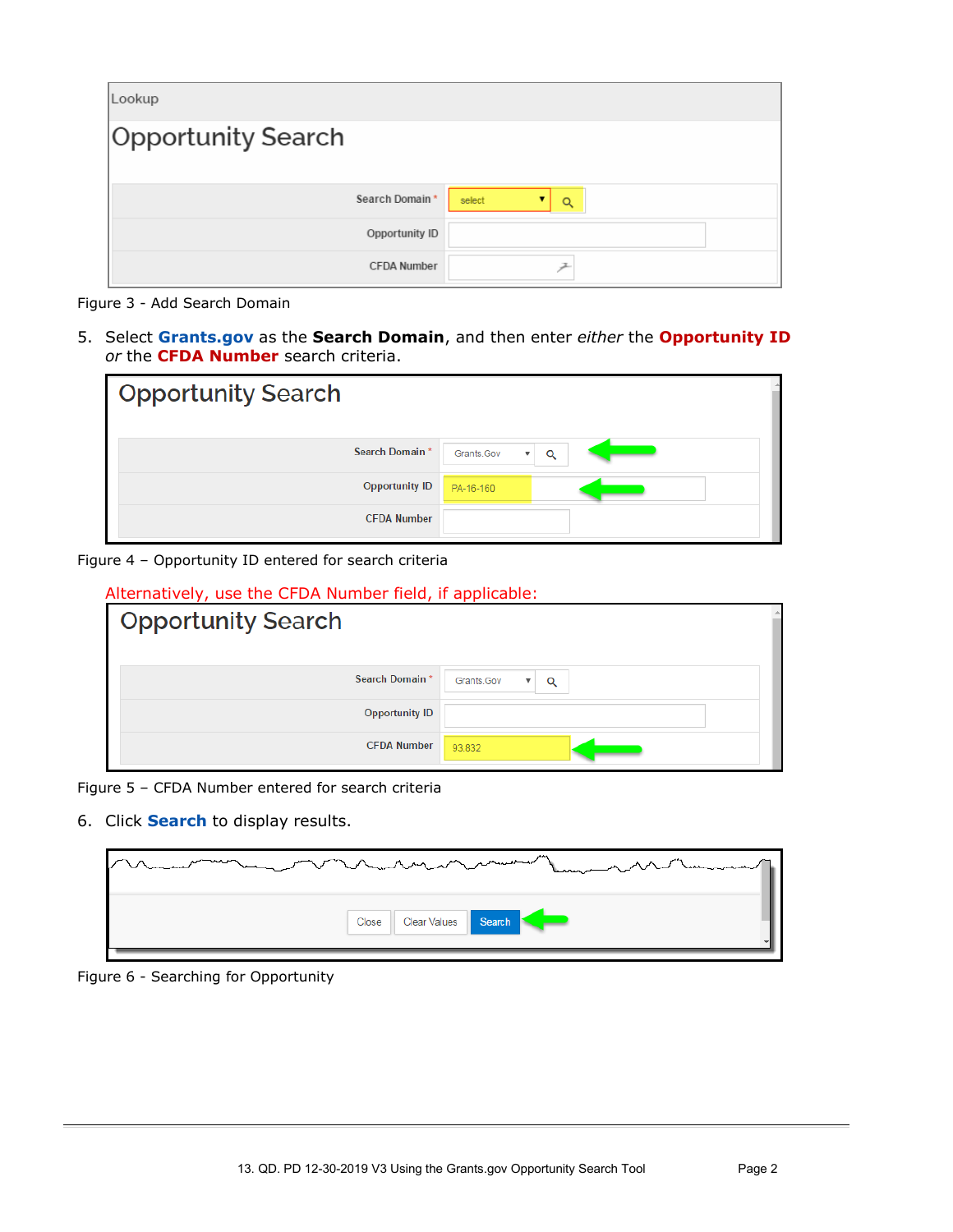7. Click the **select** button to return the Opportunity, or click Refine Search to return to the previous search screen.

|                           | $\boldsymbol{\times}$<br>Lookup                                  |  |                                 |                                     |    |                               |                                                            |                                                                                   |      |
|---------------------------|------------------------------------------------------------------|--|---------------------------------|-------------------------------------|----|-------------------------------|------------------------------------------------------------|-----------------------------------------------------------------------------------|------|
|                           | $\triangle$<br><b>Opportunity Search</b>                         |  |                                 |                                     |    |                               |                                                            |                                                                                   |      |
|                           | Show $10$<br>$\overline{\phantom{a}}$ entries<br>csv   xml   xls |  |                                 |                                     |    |                               |                                                            |                                                                                   |      |
|                           | <b>Actions</b>                                                   |  | CFDA Opening $\sim$ Number Date | Closing $\hat{\mathcal{L}}$<br>Date | Id | Competition Opportunity<br>ID | Opportunity<br><b>Title</b>                                | <b>Schema URL</b>                                                                 | edus |
| nity<br>rtunity           | select                                                           |  |                                 | 04/17/2016 05/07/2019 FORMS-D       |    | PA-16-160                     | <b>NIH</b><br>Research<br>Project<br>Grant<br>(Parent R01) | http://apply07.grants.gov/apply/opportunities/schemas/ap<br>16-160-cidFORMS-D.xsd |      |
| Forms<br>ched<br>tached F | Showing 1 to 1 of 1 entries                                      |  |                                 |                                     |    |                               |                                                            | Previous<br>1 Next Last<br>First                                                  |      |
| <b>Names</b>              |                                                                  |  |                                 |                                     |    |                               |                                                            |                                                                                   |      |
| http://a                  |                                                                  |  |                                 |                                     |    |                               |                                                            |                                                                                   | tRed |
|                           | K Refine Search<br>Close                                         |  |                                 |                                     |    |                               |                                                            |                                                                                   |      |

Figure 7 - Select Opportunity

8. Once an opportunity is linked, the **S2S Opportunity Search** panel will populate with information as seen in the next figure.